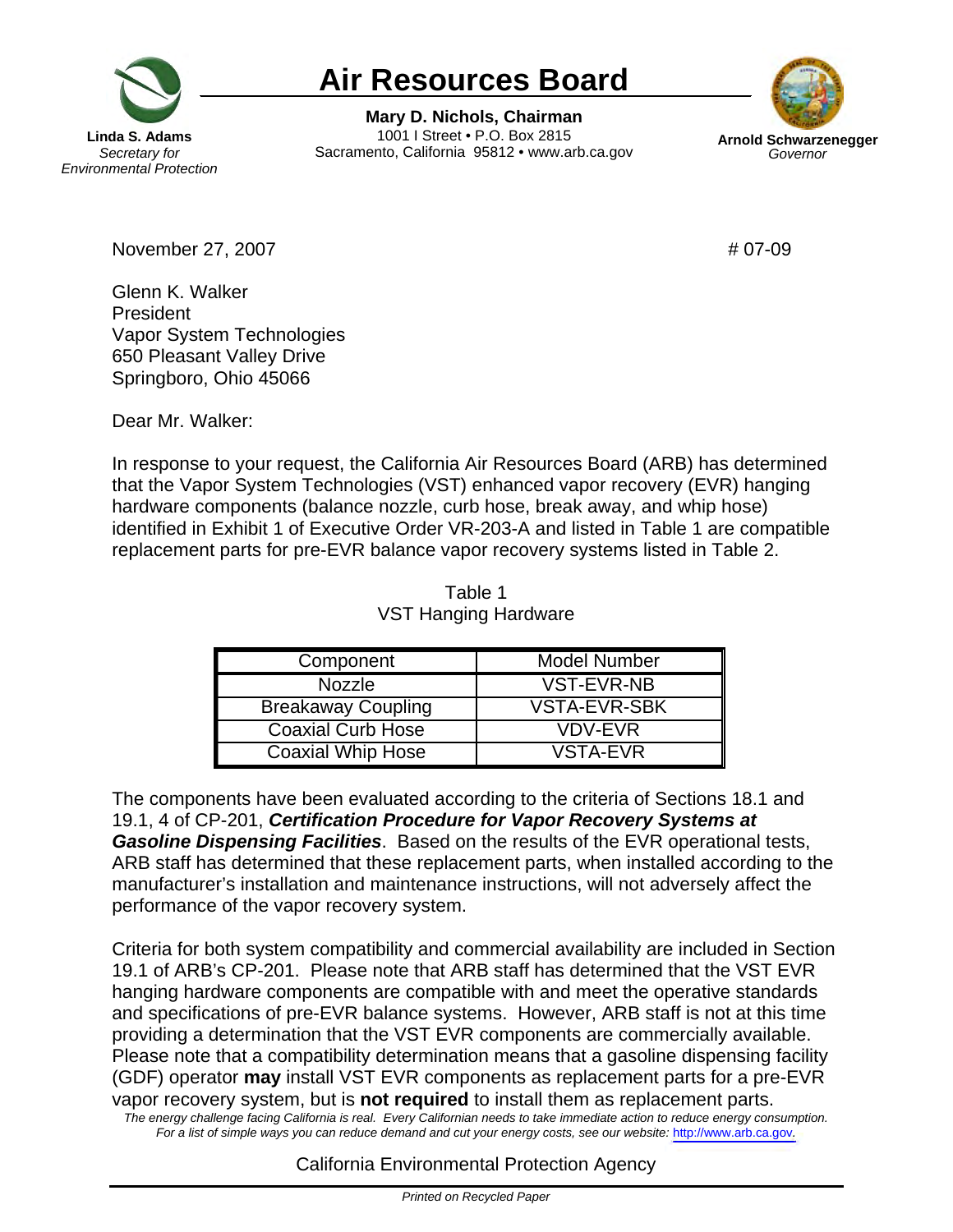Glenn K. Walker November 27, 2007 Page 2

VST's EVR nozzle, coaxial curb hose, coaxial whip hose and breakaway coupling listed in Table 1 are approved for use as replacement parts for the pre-EVR Phase II ORVR compatible balance vapor recovery systems listed below by Executive Order numbers. Until April 1, 2009, these VST components are approved replacement components for systems listed in Table 2.

| <b>Executive</b><br>Order | <b>Description</b>                                                                                                          |  |
|---------------------------|-----------------------------------------------------------------------------------------------------------------------------|--|
| <b>Number</b>             |                                                                                                                             |  |
| G-70-17-AD                | Modification of Certification of the Emco Wheaton Balance Phase II Vapor<br><b>Recovery System</b>                          |  |
| G-70-23-AC                | Recertification of the Exxon Balance Phase II Vapor Recovery System                                                         |  |
| G-70-25-AA                | Recertification of the Atlantic Richfield Balance Phase II Vapor Recovery<br><b>System</b>                                  |  |
| G-70-36-AD                | Modification of Certification of the OPW Balance Phase II Vapor Recovery<br><b>System</b>                                   |  |
| G-70-38-AB                | Recertification of the Texaco Balance Phase II Vapor Recovery System                                                        |  |
| G-70-48-AA                | Recertification of the Mobil Oil Balance Phase II Vapor Recovery System                                                     |  |
| G-70-49-AA                | Recertification of the Union Balance Phase II Vapor Recovery System                                                         |  |
| G-70-52-AM                | Certification of Components for Red Jacket, Hirt, and Balance Phase II Vapor<br><b>Recovery System</b>                      |  |
| G-70-53-AA                | Recertification of the Chevron Balance Phase II Vapor Recovery System                                                       |  |
| G-70-125-AA               | Modification of the Certification of the Husky Model V Phase II Balance Vapor<br><b>Recovery Nozzle</b>                     |  |
| G-70-134                  | Certification of the EZ Flo Rebuilt A-4000 Series and 11V-Series Vapor<br><b>Recovery Nozzle</b>                            |  |
| G-70-170                  | Certification of the EZ-Flo Rebuilt 5005 and 5015 Nozzles for use with the<br><b>Balance Phase II Vapor Recovery System</b> |  |

## Table 2 Pre-EVR Balance Systems

Please note that the outside of the VST EVR curb hose is marked to locate the pick up point for the liquid removal device. It is the responsibility of the installer to insure that a properly sized and marked curb hose is installed. Please refer to Section 12 of ARB Approved Installation, Operation and Maintenance Manual for the VST Phase II EVR System for hose installation guidelines. Also be aware that the position of the dispenser nozzle hook may need to be adjusted when a VST EVR nozzle is installed in a pre-EVR system.

All VST EVR hanging hardware components installed on a GDF permitted under Executive Order G-70-52AM shall be subject to all the same testing requirements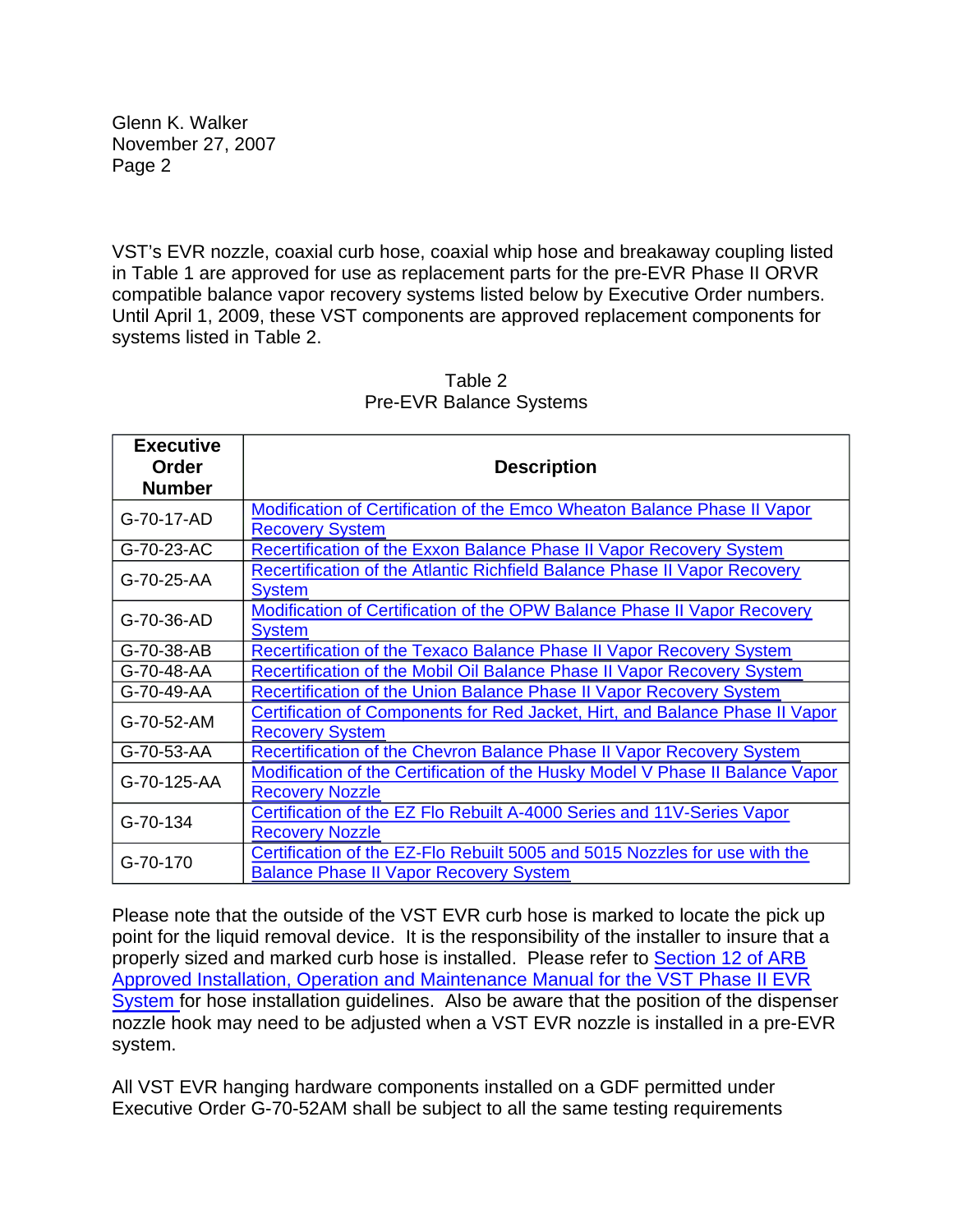Glenn K. Walker November 27, 2007 Page 3

applicable to the components listed in Exhibit 2 of G-70-52AM and those sections of the Vapor Recovery Equipment Defects (VRED) list applicable to Executive Order G-70-52AM.

When the dynamic backpressure test procedure, ARB TP- 201.4, is run, the vapor recovery system must meet the following pre-EVR requirements:<sup>1</sup>

> 0.15 in WC at 20 cubic feet per hour (CFH) 0.45 in WC at 60 CFH 0.95 in WC at 100 CFH

If the liquid removal test, ARB [TP-201.6C](https://TP-201.6C), is conducted on a hanging hardware assembly with a VST EVR balance nozzle, the following procedures should apply when draining gasoline from the hose:

- VST's spout plug, P/N VST-STP-100, must be used to plug the spout;
- Do not activate the dispenser;
- And engage the nozzle lever. (The VST-EVR-NB nozzle has a leveractuated vapor valve.)

When the VST EVR curb hose is used as a component, the pick up point mark of the liquid removal device must be at the bottom of the hose loop during the liquid removal test.

If you have further questions or need further information, please contact Frances Cameron at (916) 445-9314 or via email at [fcameron@arb.ca.qov,](mailto:fcameron@arb.ca.qov) or Pat Bennett at (916) 322-8959 or via email at [pbennett@arb.ca.qov.](mailto:pbennett@arb.ca.qov)

sincerely,  $\mathscr{L}$ 

William V. Loscutoff, Chief Monitoring and Laboratory Division

cc: See next page

<sup>&</sup>lt;sup>1</sup> The exception is the Exxon balance system, (EO G-70-23-AC), with the limits: 0.16 in WC at 40 CFH, 0.35 in WC at 60CFH, and 0.62 in WC at 80 CFH.